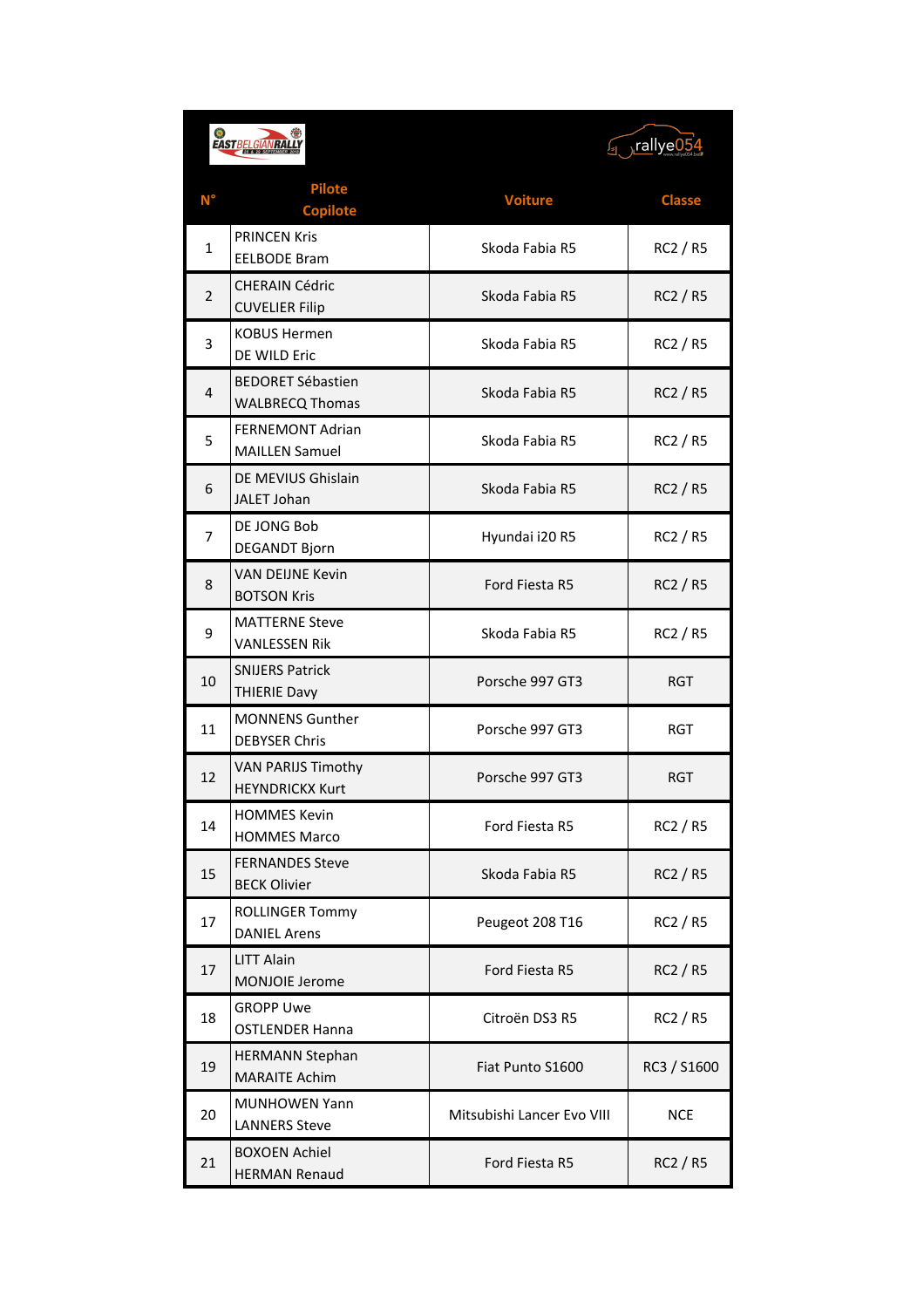| 22 | <b>LIETAER Paul</b><br><b>VIENNE Bruno</b>              | Opel Manta 400                 | HC4 / EG         |
|----|---------------------------------------------------------|--------------------------------|------------------|
| 23 | <b>DROOGMANS Robert</b><br><b>VANGRIEKEN Johnny</b>     | <b>Ford Escort MKII</b>        | <b>NCM</b>       |
| 24 | <b>DEKENS Johan</b>                                     | Porsche 997 GT3                | <b>RGT</b>       |
| 25 | <b>SCHMELCHER Henri</b><br><b>WILLEKENS Marc</b>        | Porsche 997 GT3                | <b>RGT</b>       |
| 26 | <b>REYNVOET Niels</b><br><b>VERBEKE Willem</b>          | Ford Fiesta R2T                | <b>RC4 / R2</b>  |
| 27 | <b>BRÜLS Tobias</b><br><b>HEPP Armani</b>               | Peugeot 208 R2                 | RC4/R2           |
| 28 | <b>MAZUIN Thibaud</b><br><b>FERNANDEZ Kevin</b>         | Peugeot 208 R2                 | RC4/R2           |
| 29 | <b>VERTOMMEN ValentinS</b><br><b>URSON Théo</b>         | Ford Fiesta R2T                | RC4/R2           |
| 30 | <b>KOBUS Gert-Jan</b><br><b>NORTIER Martin</b>          | Peugeot 208 R2                 | RC4 / R2         |
| 31 | <b>BOULAT Franky</b><br>DE BUSSER Peggy                 | BMW M3                         | <b>NCM</b>       |
| 32 | <b>VAN DEN BRAND Mats</b><br><b>SMEETS Eddy</b>         | BMW M3                         | <b>NCM</b>       |
| 33 | <b>BRAECKEVELT Kurt</b><br>PATTYN Bjorn                 | <b>BMW1M</b>                   | <b>NCM</b>       |
| 34 | <b>MUILWIJK Wim</b><br><b>MUILWIJK Nadia</b>            | <b>BMW M3</b>                  | <b>NCM</b>       |
| 35 | <b>CEUPPENS Tom</b><br><b>WERNER Frank</b>              | <b>BMW 130i</b>                | <b>NCM</b>       |
| 36 | <b>JANSMA Mark</b><br>VAN VEEN Sascha                   | Subaru Impreza                 | RC2 / NR4        |
| 37 | VAN DER ZANDEN Roel<br><b>VAN DE SANDE Ilse</b>         | Mitsubishi Lancer Evo X        | <b>RC2 / NR4</b> |
| 38 | KÜCHES MichaelA<br><b>DAMS Frederic</b>                 | Opel Ascona                    | <b>PTN / P5</b>  |
| 39 | <b>MYLLEVILLE Patrick</b><br><b>VANDERSARREN Jochen</b> | Porsche 911                    | <b>PTN/P5</b>    |
| 40 | <b>KENIS Guino</b><br>VANOVERSCHELDE Bjorn              | BMW M3                         | HC4 / E4         |
| 41 | <b>BAERT Frank</b><br><b>VERHELLE Christophe</b>        | <b>Ford Sierra RS Cosworth</b> | HC4 / E4         |
| 42 | DE MÉVIUS Guillaume<br><b>WYDAEGGHE Martijn</b>         | Citroën C3 R5                  | RC2 / R5         |
| 43 | VAN ROMPUY Tom<br><b>VANOVERSCHELDE Jens</b>            | <b>BMW M3 E30</b>              | HC4 / E4         |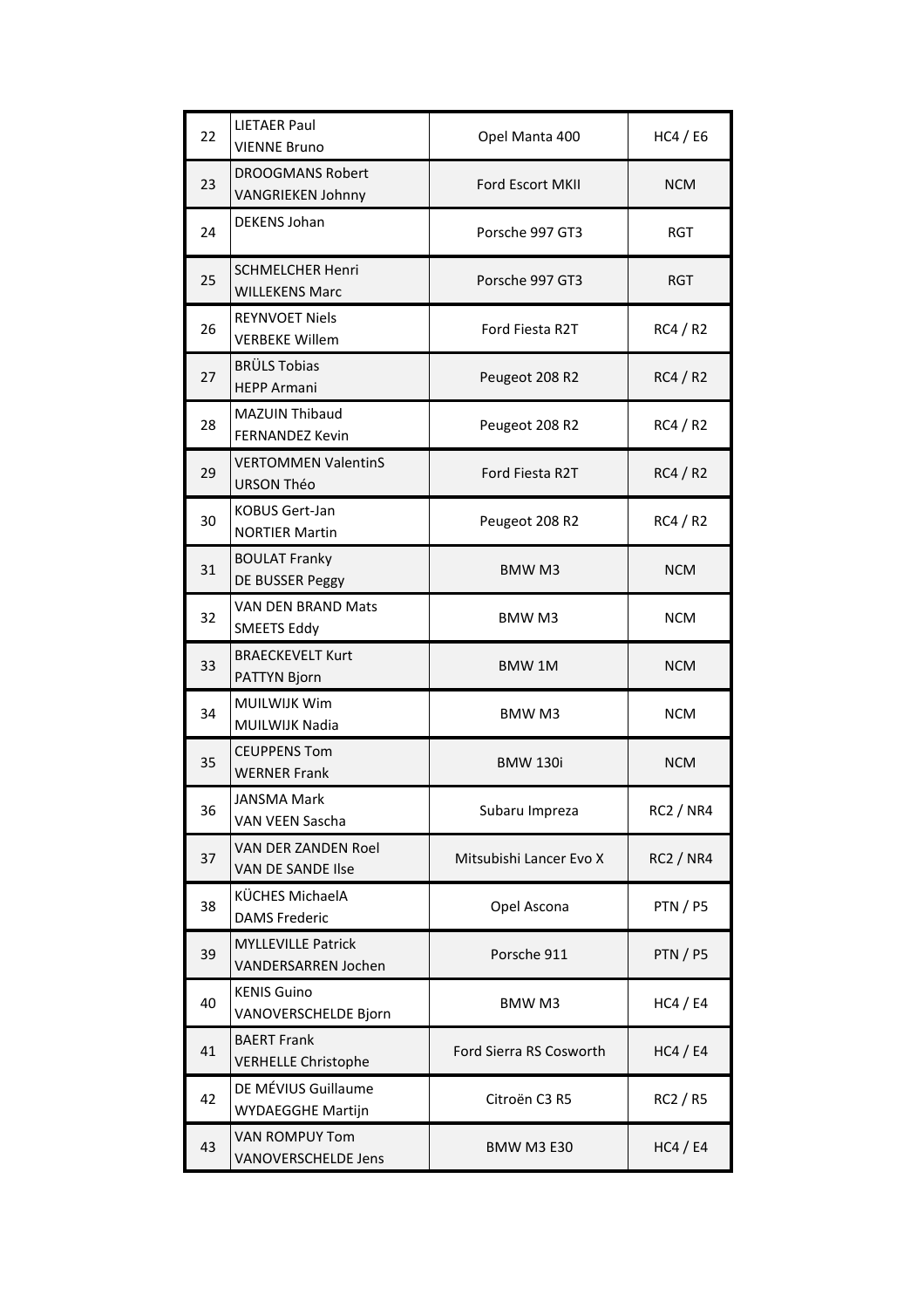| 44 | <b>KELLEN Bob</b><br><b>HOFFMANN Nathalie</b>          | <b>Ford Escort MKII</b> | NCM.             |
|----|--------------------------------------------------------|-------------------------|------------------|
| 45 | <b>VERHAERT Dirk</b><br><b>GEENEN Luc</b>              | <b>BMW M3 E30</b>       | <b>NCM</b>       |
| 46 | <b>VERSCHEUREN Vincent</b><br><b>HOSTENS Véronique</b> | Skoda Fabia R5          | RC2 / R5         |
| 47 | <b>VANDELOOCK Frederik</b><br><b>RASSALLE Jolien</b>   | BMW E30                 | <b>NCM</b>       |
| 48 | <b>VANDAMME Chris</b><br><b>DECLERCK Kurt</b>          | <b>BMW M3 E46</b>       | <b>NCM</b>       |
| 49 | <b>TOPREK Diter</b><br>VAN DE RIJSEN Christiaan        | Nissan 350Z             | <b>RGT</b>       |
| 50 | <b>HACCOURT Eric</b><br><b>HENRY Fabrice</b>           | <b>Renault Clio R3T</b> | <b>RC3 / R3T</b> |
| 51 | <b>JENSEN Carsten</b><br><b>FASTERHOLDT Michael</b>    | <b>Renault Clio R3T</b> | <b>RC3 / R3T</b> |
| 52 | <b>WECKER Josef</b><br><b>CLEMENS Stefan</b>           | Renault Clio R3T        | <b>RC3 / R3T</b> |
| 53 | "Jé"<br><b>DE BOLLE Eric</b>                           | Citroen DS3 R3T         | <b>RC3 / R3T</b> |
| 54 | <b>ARENDSEN Rick</b><br><b>ARENDSEN Edwin</b>          | Honda Civic Type R3     | RC3 / R3         |
| 55 | <b>HAMIAUX Bjorn</b><br><b>VERVAECKE Anna</b>          | <b>Ford Escort</b>      | PTN/P3           |
| 56 | <b>BUX Gino</b><br><b>SPITTAELS Steven</b>             | Ford Escort MKI         | HC2 / C3         |
| 57 | DE LEEUW Christophe<br><b>DRIESEN Thomas</b>           | Opel Ascona A           | PTN / P3         |
| 58 | <b>MICHIELS Patrick</b><br><b>MICHIELS Lotte</b>       | <b>BMW 325i E30</b>     | HC3 / D4         |
| 59 | <b>REESE Jack</b><br><b>ENKIRCH Sabrina</b>            | BMW 323ti               | <b>NCM</b>       |
| 60 | <b>REEDER Marius</b><br>REEFHUIS Arjan                 | <b>BMW 325i E30</b>     | <b>NCM</b>       |
| 61 | SCHÜTT Udo<br><b>CHRISTIAN Frank</b>                   | Volkswagen Golf         | <b>NCM</b>       |
| 62 | <b>KONRATH Andreas</b><br><b>FOXIUS Andre</b>          | Opel Kadett             | <b>NCM</b>       |
| 63 | <b>GEORGES Jonathan</b><br><b>PIERRE Lemaire</b>       | <b>Renault Clio</b>     | <b>NCM</b>       |
| 64 | <b>VANDEPUTTE Patrick</b><br>STROOBANT Bjorn           | Ford R200               | <b>NCM</b>       |
| 65 | <b>LUIS Sebastien</b><br><b>VANLANGUENAKERS Jerome</b> | Citroën C2 R2           | RC4/R2           |